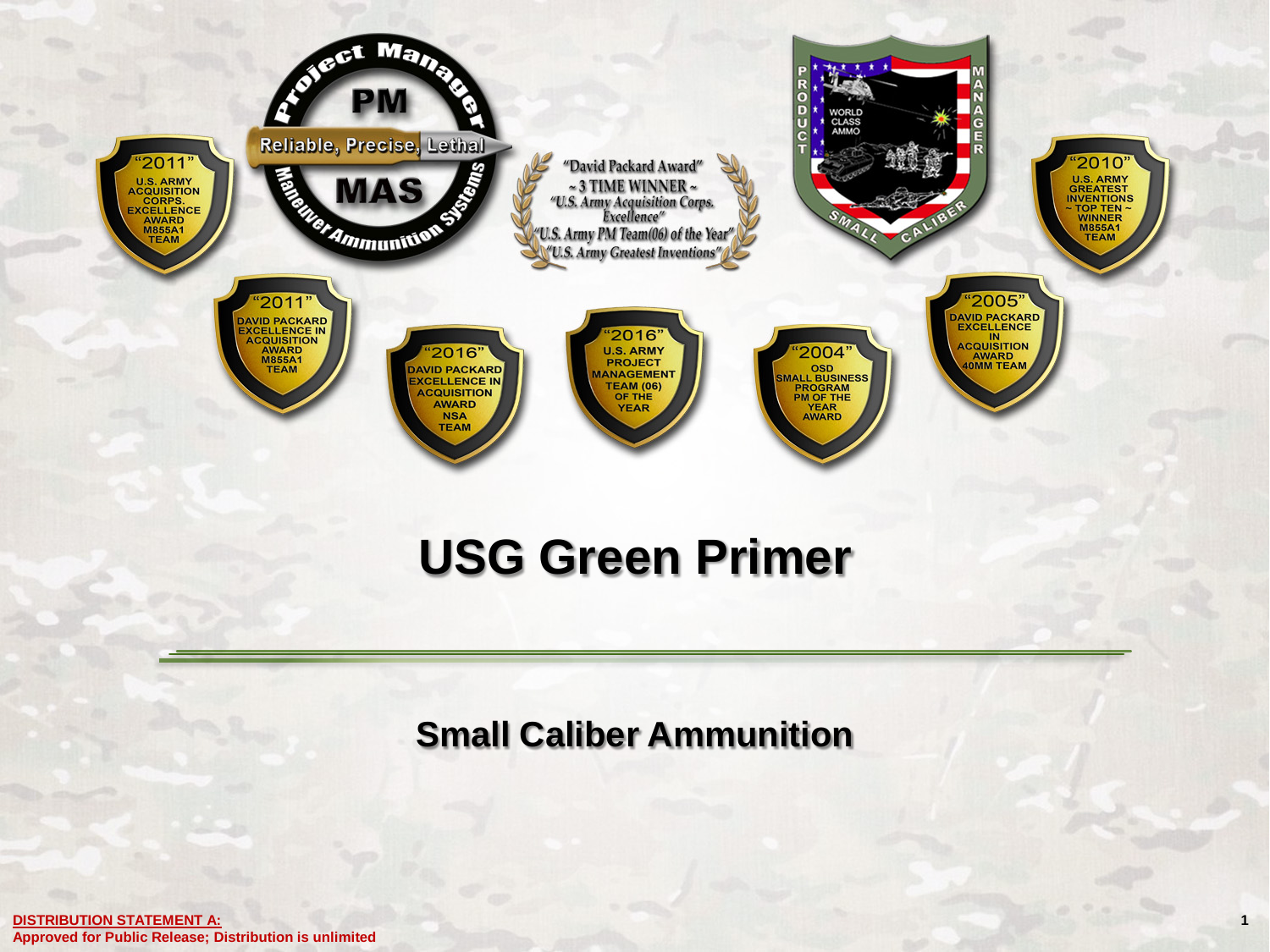

**Objectives**



**2**

- **Primary Objective: Remove lead from Primers**
	- Government owned primer mix (MIC)
	- Evaluating commercial lead free primers
- **Secondary Objective: Automate Primer Manufacturing**
	- Studied Rheology study of multiple primer mix types
	- Evaluated causes of quality defects
	- Developing prototype automated primer manufacturing line at ARDEC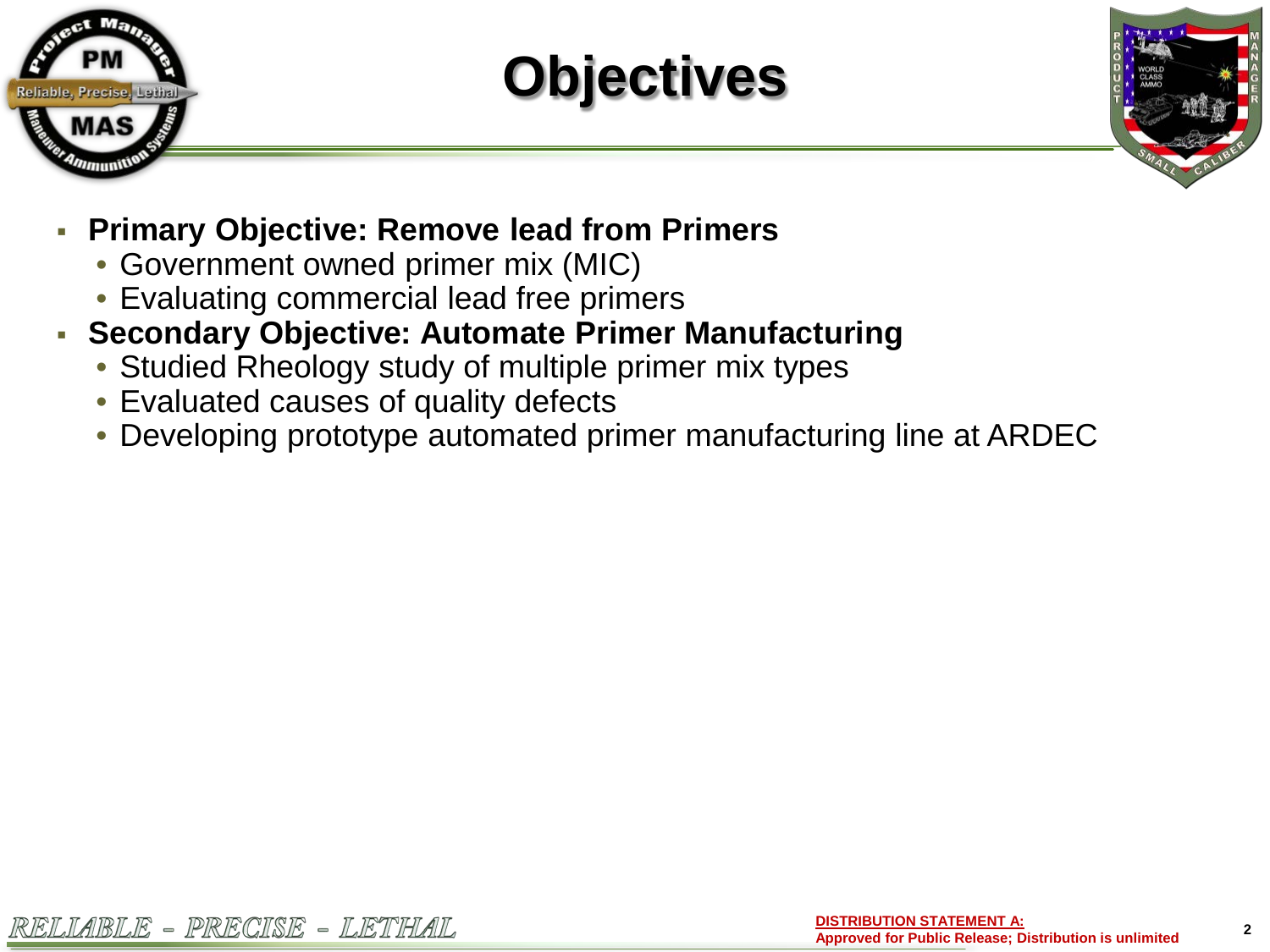

## **Small Caliber Ammunition Green Primer Path Forward**

**2016 2017 2018 2019 2020 2021 2022**



|                         |  |  | 30 <sup>1</sup> | 40 <sup>1</sup> | $20 \overline{30}$ |  |  | $1Q$ $2Q$ $3Q$ | 10 I |  |  | 2Q 3Q 4Q 1Q 2Q 3Q | 4Q 1Q 2Q 3Q |  | 4Q | 1Q | 2Q | 3Q | <b>40</b> |  |
|-------------------------|--|--|-----------------|-----------------|--------------------|--|--|----------------|------|--|--|-------------------|-------------|--|----|----|----|----|-----------|--|
| <b>MIC Green Primer</b> |  |  |                 |                 |                    |  |  |                |      |  |  |                   |             |  |    |    |    |    |           |  |
| 7.62mm RRTA             |  |  |                 |                 |                    |  |  |                |      |  |  |                   |             |  |    |    |    |    |           |  |
| 5.56mm M862 SRTA        |  |  |                 |                 |                    |  |  |                |      |  |  |                   |             |  |    |    |    |    |           |  |
| 5.56mm / 9mm CCMCK      |  |  |                 |                 |                    |  |  |                |      |  |  |                   |             |  |    |    |    |    |           |  |
| 5.56mm M1037 SRTA       |  |  |                 |                 |                    |  |  |                |      |  |  |                   |             |  |    |    |    |    |           |  |

#### **M1037 Short Range Training Ammunition (SRTA)**

- **Evaluated 5.56mm SRTA cartridges with green primers**
- **Selected and qualified green 5.56mm SRTA M1037 cartridge – ECP Completed**
- **Benefits the soldiers' safety and is environmentally friendly**



#### **M1042/M1071/M1041 Close Combat Mission Capability Kit (CCMCK)**

- **SOCOM is evaluating and qualifying lead free 5.56mm/9mm CCMCK ammunition**
- **Limited User Demo to include air sampling/toxic fume evaluation at Fort Bragg**
- **PM MAS will process ECP and modify contract with new lead free NSN/DODIC once qualified**



#### **Short Range Training Ammunition**

- **SOCOM evaluating lead free 5.56mm PSRTA that meets performance requirements of M862 SRTA specification - No Army contract**
- **7.62mm SRTA currently no effort due to no planned Army buys, only other Services**

#### **Reduced Range Training Ammo (RRTA)**

• **Evaluate & Implement either commercial or MIC primer through PPQT/PQT**

#### **Design Evaluation**

**Program Start Contract Award**

**EMQB**

MS-B MS-C

- **Demo**
- **ECP/Mod/Production**
- **First Deliverables** RELIABLE



PRECISE - LETHAIL

### **Metastable Intermolecular Composite (MIC)**

- **Remove lead from all small caliber ammunition primers**
- **Develop automated Pilot primer manufacturing process from mixing to packaging**
- **Upscale pilot process for LCAAP and industry**
- **Provide equal ballistics performance as lead styphnate primers**

**DISTRIBUTION STATEMENT A:**

**Approved for Public Release; Distribution is unlimited**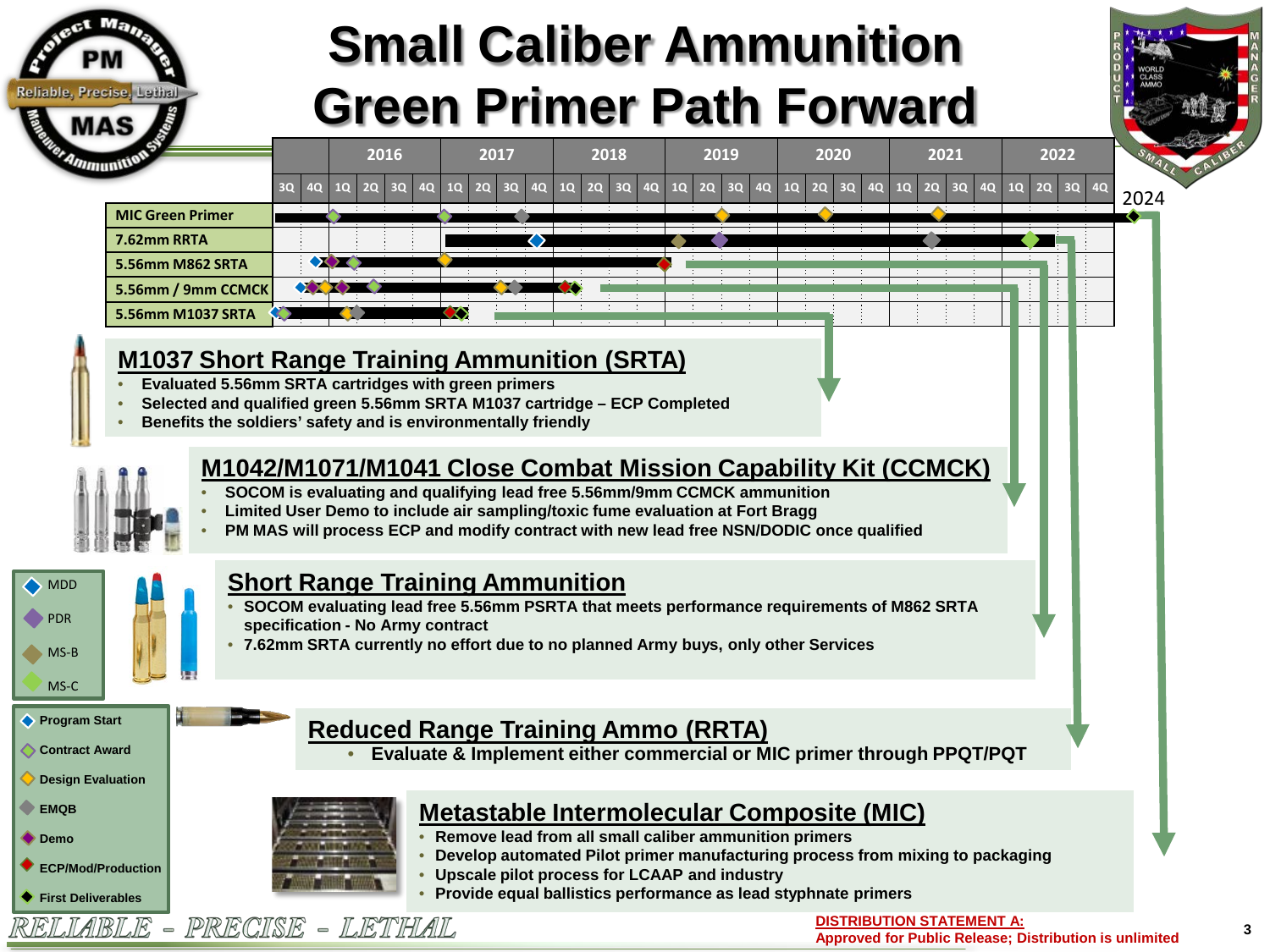

# **Metastable Interstitial Composites (MIC)**



- MIC provides the opportunity to eliminate lead and automate primer manufacturing process
	- MIC technology has been previously demonstrated in Small Caliber 5.56mm, Medium Caliber
		- 30mm, 25mm, and 20mm, and Grenades M67 primers successfully
		- ▶Recent M855A1, M80A1, and M33 testing successful
	- Tailorable to gas generation and sensitivity requirements
	- Manufacturing process has historically been a technical challenge
		- $\triangleright$  Uncertainty in nano-aluminum use and availability for formulation
		- > Slurry mix during manufacturing provides safer manufacturing process
		- $\triangleright$  Cost reduction through reduction in manual labor
- Pilot line being built at ARDEC
	- Designed to be scalable to full rate production
	- Will be available to industry partners
	- Mixing, drying, and sealant studies ensure consistent mix throughout process
	- Improved quality through reduction in variability
- **Base Formulation**

| Ingredient                                 | Weight %       |
|--------------------------------------------|----------------|
| Nano aluminum (fuel)                       | $10 - 30\%$    |
| Bismuth trioxide (oxidizer)                | 70 - 90%       |
| Ammonium dihydrogen-phosphate (stabilizer) | $0.25 - 3.0 %$ |
| Methylcellulose (binder)                   | $1.0 - 5.0 %$  |
| Explosive (sensitizer/ gas generator)      | 1-30%          |

Evaluating commercial lead free primers for MIL-PRF and as risk mitigator for MIL-DTL products

**DISTRIBUTION STATEMENT A: Approved for Public Release; Distribution is unlimited**